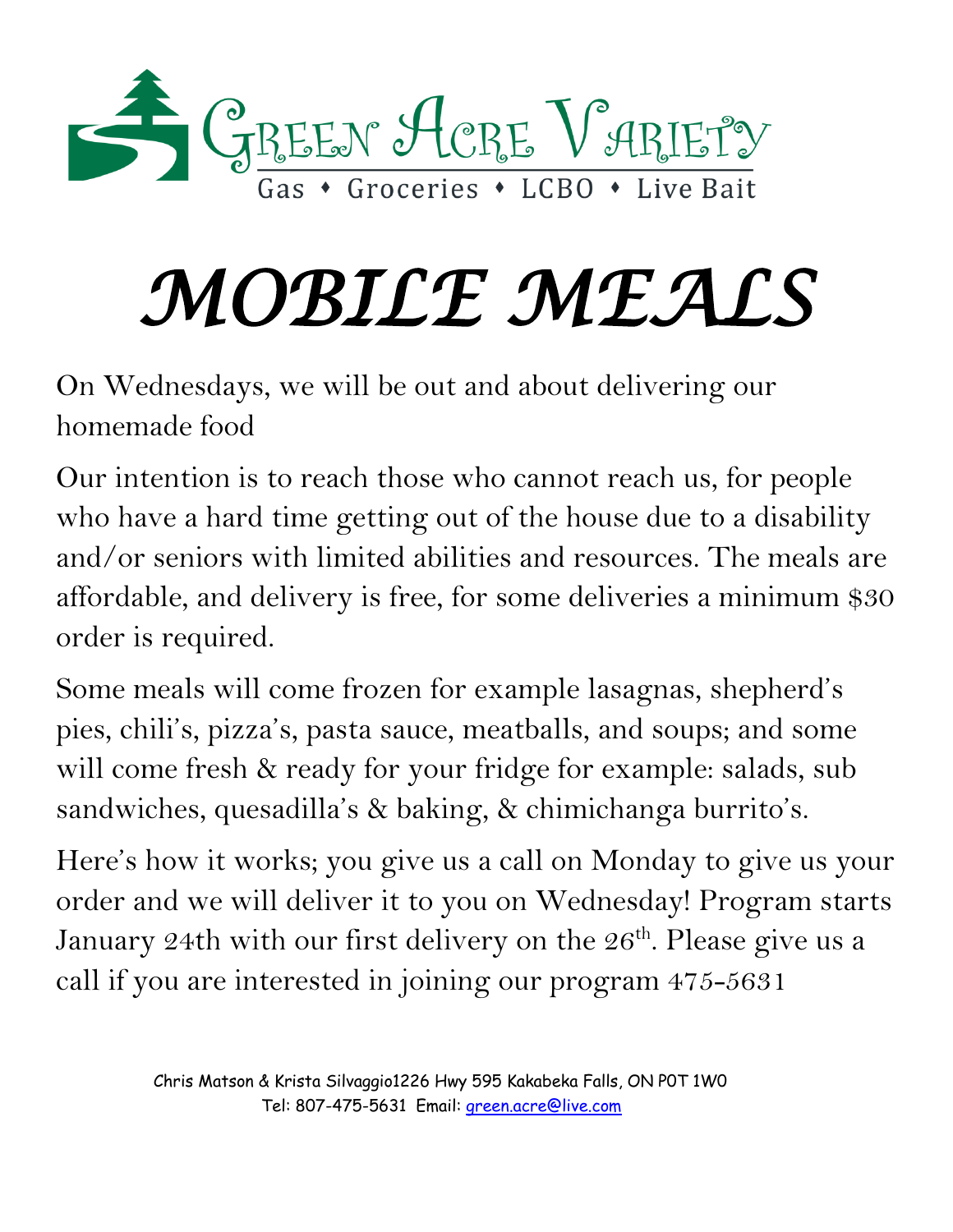

# **Mobile Meals Menu 475-5631**

# **Lasagna & Shepherd's Pie**

\$13.00 +tx frozen take'n'bake (feeds 2 people or 2 meals for 1 person) \$6.50 +tx for single serving ready to heat up in the microwave.

#### **Soup & Biscuit**

\$11.50 +tx (serves 2) \$5.50 +tx (single serve) Cream of Broccoli & bacon Zuppa Toscana (Olive Garden copy cat) Hamburger Soup

# **Chili**

\$10.00 +tx for double serving (with 2 tea biscuits) \$5.50 +tx for single serving (with 1 tea biscuit)

## **Salads**

Made with our in-house dressings Caesar Salad \$6.50 +tx Gramma Simon's Greek Salad \$7.00 +tx

## **Quesadilla's**

\$7.50 + tx single serve and comes with salsa & sour cream (will be cold and require re-heat in toaster oven or microwave) Chicken, onions, peppers, mushrooms, salsa & cheese Taco Beef, onions, peppers, mushrooms, salsa & cheese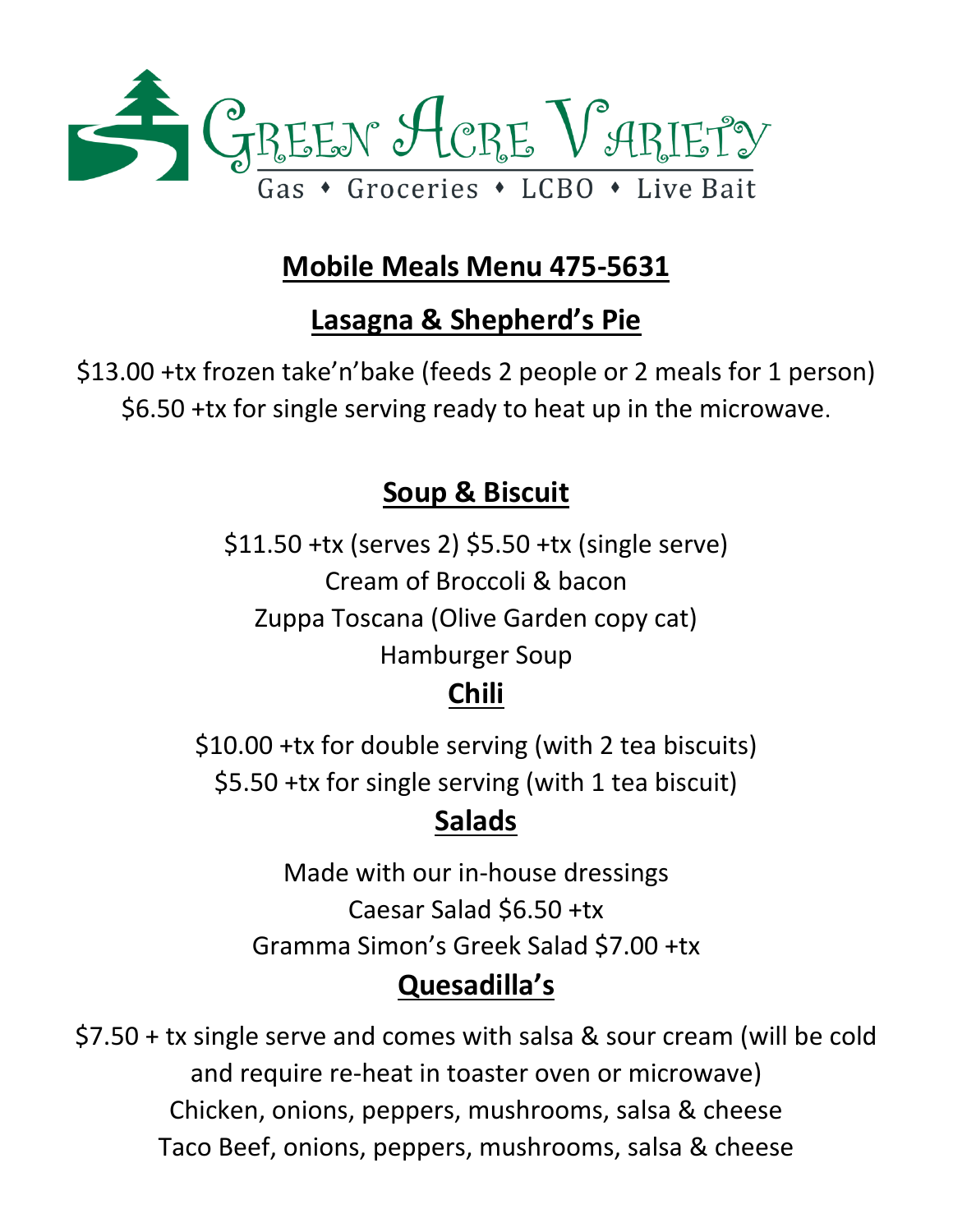

## **Mobile Meals Menu 475-5631**

# **Pizza; frozen take'n'bake**

16" 26.00 +tx 14" thin crust \$22.00 +tx 10" gluten free \$15.75 +tx **Toppings**

Sauces: Pizza sauce, homemade alfredo sauce, barbeque sauce Cheese: mozzarella/cheddar blend, parmesan cheese, feta Veggies: onions, mushrooms, bell peppers, black & green olives, banana peppers, jalapeno peppers, broccoli, spinach, tomatoes, pineapple. Meats: Pepperoni, ham, bacon, Italian sausage, HC pepperoni, seasoned beef, chicken, shrimp

#### **Favourites**

**Hymers Hussle**: Chicken, ham bacon, Italian sauce, onions, broccoli, alfredo sauce.

**BBQ Chicken**; chicken, bacon, onions & barbeque sauce

**Canadian, Eh**; Pepperoni, bacon, ham, mushrooms

**The Nolalu Knockout**; Pepperoni, bacon, ham, Italian sausage, onions,

mushrooms, bell peppers, green olives, banana peppers

**Meat Lover**: Pepperoni, Italian sausage, HC pepperoni, ham, bacon.

**Hawaiian**: Ham & pineapple

**The 595:** Ham, onions & pineapple